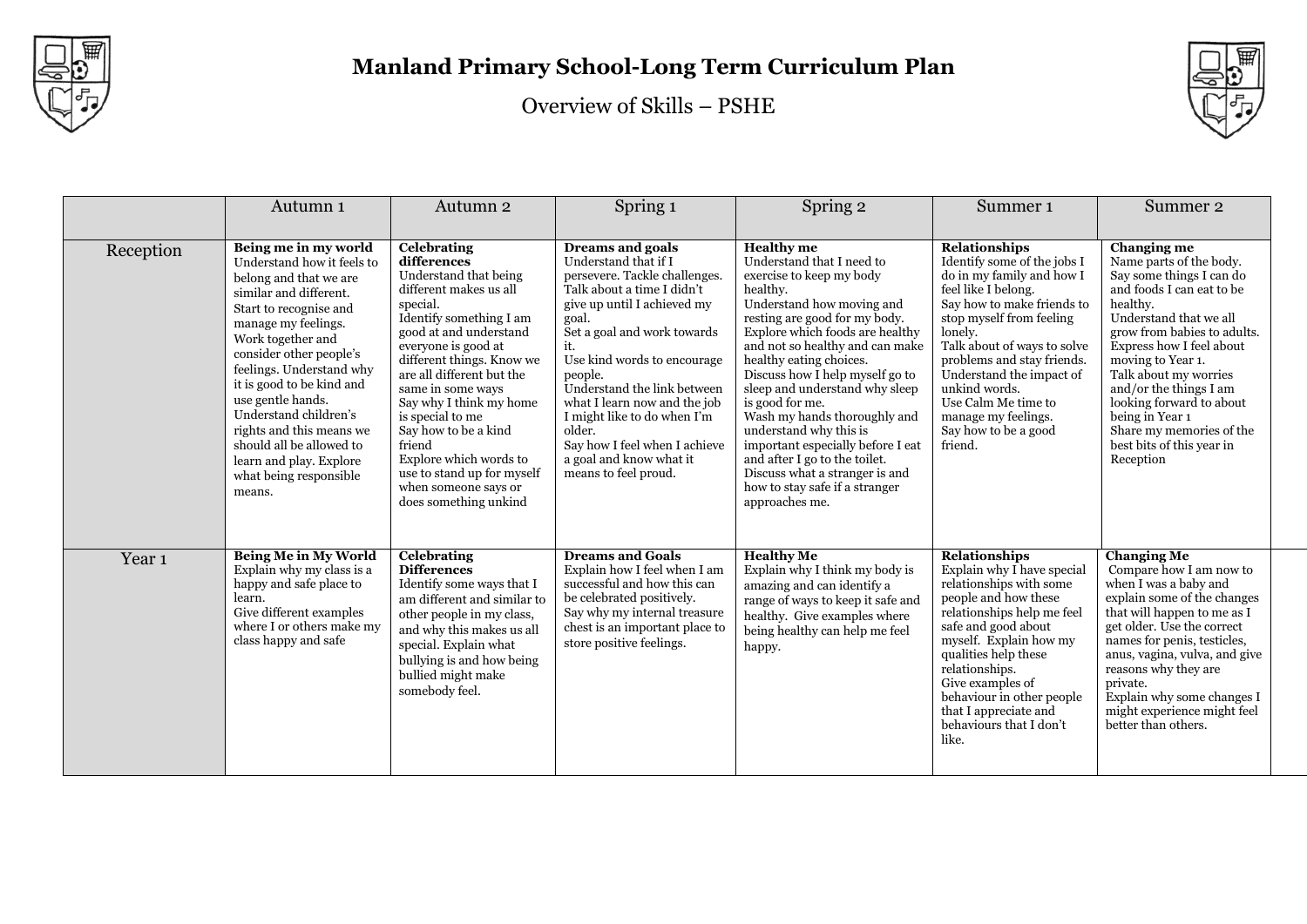

# **Manland Primary School-Long Term Curriculum Plan**

## Overview of Skills – PSHE

| Year <sub>2</sub> | <b>Being Me in My World</b><br>Explain why my class is a<br>happy and safe place to<br>learn.<br>Give different examples<br>where I or others make my<br>class happy and safe.                                                                            | Celebrating<br><b>Differences</b><br>Identify some ways that I<br>am different and similar to<br>other people in my class,<br>and why this makes us all<br>special.<br>Explain what bullying is<br>and how being bullied<br>might make somebody<br>feel.                                                                                                                           | <b>Dreams and Goals</b><br>Explain how I feel when I am<br>successful and how this can<br>be celebrated positively.<br>Say why my internal treasure<br>chest is an important place to<br>store positive feelings.                                                                     | <b>Healthy Me</b><br>Explain why I think my body is<br>amazing and can identify a<br>range of ways to keep it safe and<br>healthy.<br>Give examples where being<br>healthy can help me feel happy.                                                   | <b>Relationships</b><br>Explain why I have special<br>relationships with some<br>people and how these<br>relationships help me feel<br>safe and good about myself.<br>Explain how my qualities<br>help these relationships.<br>Give examples of behaviour<br>in other people that I<br>appreciate and behaviours<br>that I don't like. | <b>Changing Me</b><br>Compare how I am now to<br>when I was a baby and<br>explain some of the<br>changes that will happen to<br>me as I get older.<br>Use the correct names for<br>penis, testicles, anus,<br>vagina, vulva, and give<br>reasons why they are<br>private.<br>Explain why some changes<br>I might experience might<br>feel better than others.                |
|-------------------|-----------------------------------------------------------------------------------------------------------------------------------------------------------------------------------------------------------------------------------------------------------|------------------------------------------------------------------------------------------------------------------------------------------------------------------------------------------------------------------------------------------------------------------------------------------------------------------------------------------------------------------------------------|---------------------------------------------------------------------------------------------------------------------------------------------------------------------------------------------------------------------------------------------------------------------------------------|------------------------------------------------------------------------------------------------------------------------------------------------------------------------------------------------------------------------------------------------------|----------------------------------------------------------------------------------------------------------------------------------------------------------------------------------------------------------------------------------------------------------------------------------------------------------------------------------------|------------------------------------------------------------------------------------------------------------------------------------------------------------------------------------------------------------------------------------------------------------------------------------------------------------------------------------------------------------------------------|
| Year 3            | Being Me in My World<br>Explain how my behaviour<br>can affect how others feel<br>and behave.<br>Explain why it is<br>important to have rules<br>and how that helps me and<br>others in my class learn.<br>Explain why it is<br>important to feel valued. | Celebrating<br><b>Differences</b><br>Describe different conflicts<br>that might happen in<br>family or friendship<br>groups and how words can<br>be used in hurtful or kind<br>ways when conflicts<br>happen.<br>Explain how being<br>involved with a conflict<br>makes me feel and offer<br>strategies to help the<br>situation. e.g. Solve It<br>Together or asking for<br>help. | <b>Dreams and Goals</b><br>Explain the different ways<br>that help me learn and what I<br>need to do to improve. Share<br>my success with others in a<br>confident way.<br>Explain how these feelings<br>can be stored in my internal<br>treasure chest and why this is<br>important. | <b>Healthy Me</b><br>Identify things, people and<br>places that I need to keep safe<br>from. Explain strategies for<br>keeping myself safe and healthy<br>including who to go to for help.<br>Express how being anxious/<br>scared and unwell feels. | <b>Relationships</b><br>Explain how my life is<br>influenced positively by<br>people I know and also by<br>people from other<br>countries. Explain why my<br>choices might affect my<br>family, friendships and<br>people around the world<br>who I don't know                                                                         | <b>Changing Me</b><br>Explain how boys' and<br>girls' bodies change on the<br>inside/outside during the<br>growing up process and<br>explain why these changes<br>are necessary so that their<br>bodies can make babies<br>when they grow up.<br>Recognise how I feel about<br>these changes happening to<br>me and can suggest some<br>ideas to cope with these<br>feelings |
| Year <sub>4</sub> | Being me in my world<br>Explain why being listened<br>to and listening to others<br>is important in my school<br>community. Explain why<br>being democratic is<br>important and can help me<br>and others feel valued.                                    | <b>Celebrating</b><br>differences<br>Describe a time when a<br>first impression of<br>someone changed as I got<br>to know them. Explain<br>why bullying might be<br>difficult to spot and what<br>to do about it if I'm not<br>sure. Explain why it is<br>good to accept myself and<br>others for who we are.                                                                      | <b>Dreams and goals</b><br>Plan and set new goals even<br>after a disappointment.<br>Explain what it means to be<br>resilient and have a positive<br>attitude                                                                                                                         | <b>Healthy</b> me<br>Recognise when people are<br>putting me under pressure and<br>can explain ways to resist this<br>when I want to. Identify feelings<br>of anxiety and fear associated<br>with peer pressure.                                     | <b>Relationships</b><br>Recognise how people are<br>feeling when they miss a<br>special person or animal.<br>Give ways that might help<br>me manage my feelings<br>when missing a special<br>person or animal.                                                                                                                         | Changing me<br>Summarise the changes<br>that happen to boys' and<br>girls' bodies that prepare<br>them for making a baby<br>when they are older.<br>explain some of the choices<br>I might make in the future<br>and some of the choices<br>that I have no control over.<br>Offer some suggestion<br>about how I might manage<br>my feelings when changes<br>happen.         |